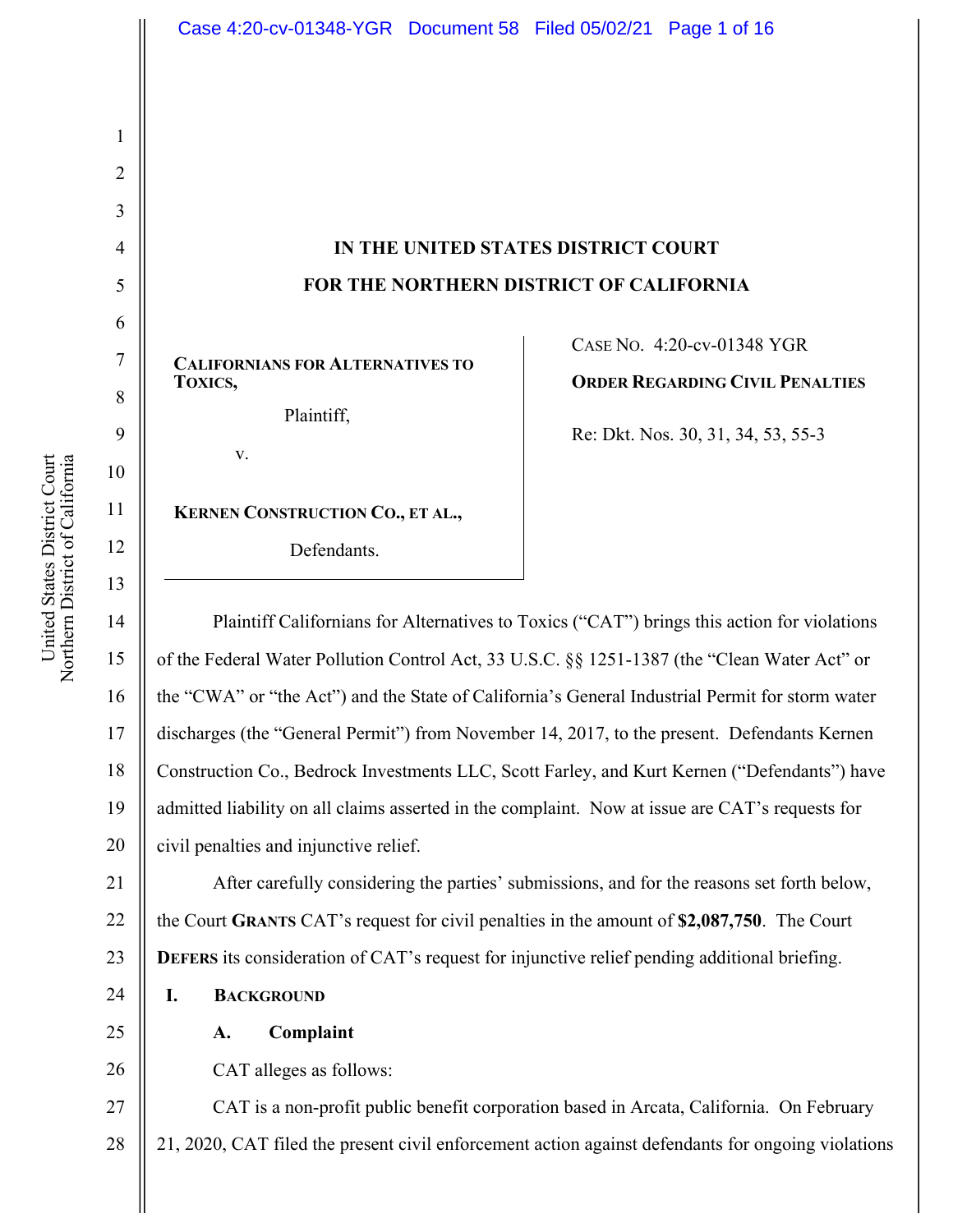United States District Court<br>Northern District of California United States District Court Northern District of California

1

2

3

4

5

6

7

8

of the CWA and the General Permit that governs industrial storm water discharges in California. According to CAT, defendants continue to discharge pollutants from point sources at their facility, which is located at 2350 Glendale Drive, in McKinleyville, California ("the Facility"). The Facility is used to manufacture and store rock aggregate products. The Facility is also used, or has been used in the past, for storing of scrap roofing shingles, storing scrap metal, and storage for soil and organic debris. Most of these activities occur outside in areas that are exposed to storm water and storm flows due to the lack of overhead coverage, functional berms, and other storm water controls.

9 10 11 12 13 14 15 16 17 18 19 20 21 22 23 24 25 Defendants discharge storm water with excessive pollutant concentrations from the Facility into waters of the United States without applying required pollution control technologies, and such pollutant concentrations exceed water quality standards and benchmark levels established by the United States Environmental Protection Agency ("EPA") and the California State Water Resources Control Board. From November 14, 2017, to the present (the "relevant time period"), Defendants have failed to implement the required Best Available Technology Economically Achievable ("BAT") for toxic and nonconventional pollutants and the Best Conventional Pollutant Control Technology ("BCT") for conventional pollutants. Defendants also continue to fail to develop and implement an adequate Storm Water Pollution Prevention Plan ("SWPPP"), and an adequate Monitoring Implementation Plan ("MIP"). Accordingly, during rain events, storm water laden with pollutants discharges from the Facility to a small creek before discharging to Hall Creek, a tributary of the Mad River, which flows to the Pacific Ocean near McKinleyville, California. Members of CAT, including citizens, taxpayers, property owners, and residents, live, work, travel, and recreate on and near Hall Creek and the Mad River, into which defendants cause pollutants to be discharged. CAT alleges that the interests of its members have been, are being, and will continue to be adversely affected by defendants' ongoing failure to comply with the CWA and the General Permit.

26 27 28 CAT asserts the following five claims in the complaint: (1) violations of 33 U.S.C. §§ 1311(a) and 1342 and the General Permit based on discharges of contaminated water into Hall Creek (claim 1); (2) violations of 33 U.S.C. §§ 1311 and 1342 and the General Permit based on a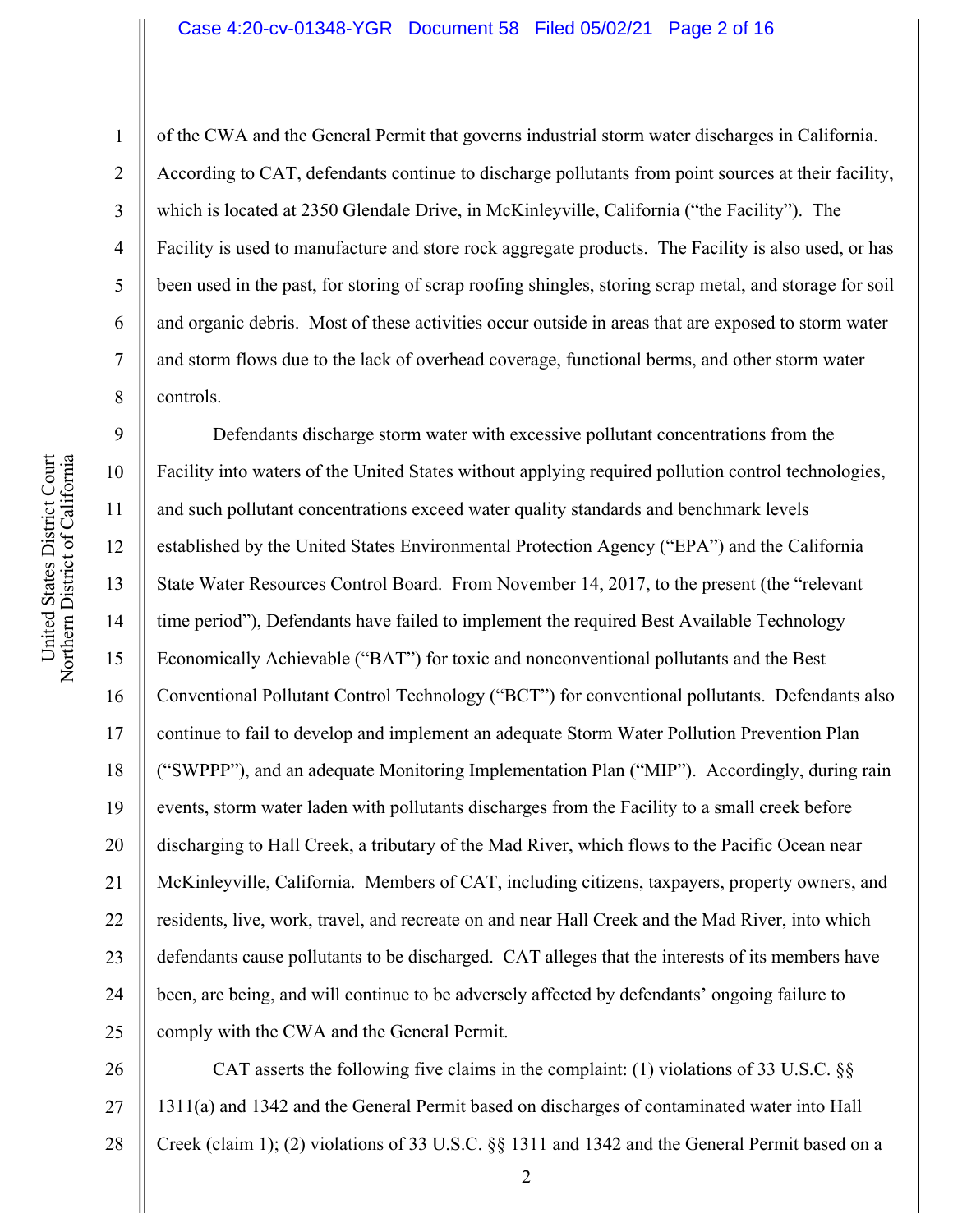failure to develop an adequate SWPPP for the Facility (claim 2); (3) violations of 33 U.S.C. §§ 1311 and 1342 and the General Permit based on a failure to develop and implement the BAT and BCT at the Facility (claim 3); (4) violations of 33 U.S.C. §§ 1311 and 1342 and the General Permit based on a failure to develop and implement the MIP at the Facility (claim four); and (5) violations of 33 U.S.C. §§ 1311 and 1342 and the General Permit based on a failure to complete required Exceedance Response Actions ("ERA") (claim 5).

## **B. Procedural History**

On April 2, 2020, defendants filed an answer in which they admit the key allegations in the complaint. Since they filed the answer, defendants have clarified that, notwithstanding any qualifications in their answer, they admit that they are liable for all claims in the complaint as alleged therein. *See, e.g.*, ECF No. 21 at 4-11.

At a case management conference held on June 1, 2020, the parties indicated to the Court that defendants had admitted liability with respect to all claims asserted in the complaint, and that the only issues remaining to be determined in the action were CAT's request for civil penalties and injunctive relief.

16 17 18 19 20 21 In an order dated September 9, 2020, the Court ordered the parties to engage in discovery regarding the amount of civil penalties to be awarded in this case, with such discovery limited to topics relevant to the six statutory factors that a court must consider when imposing civil penalties under the CWA. Docket No. 37. In that same order, the Court stayed the action as to CAT's request for injunctive relief, which the Court indicated it would address, as necessary, following a decision on civil penalties. *Id.* 

22

# **C. The 2016 Case**

23 24 25 26 On August 8, 2016, CAT filed a First Amended Complaint in a related action captioned *Californians for Alternatives to Toxics v. Kernen Construction Co., et al.*, Case No. 4:16-cv-04007-YGR ("2016 case"). In the 2016 case, CAT brought claims against the same defendants here for violations of the CWA at the Facility from August 8, 2011, to November 13, 2017.

27 28 On September 5, 2017, the parties entered into a settlement agreement ("2017 agreement") that resolved the claims in the 2016 case, which required defendants to take certain steps to

1

2

3

4

5

6

7

8

9

10

11

12

13

14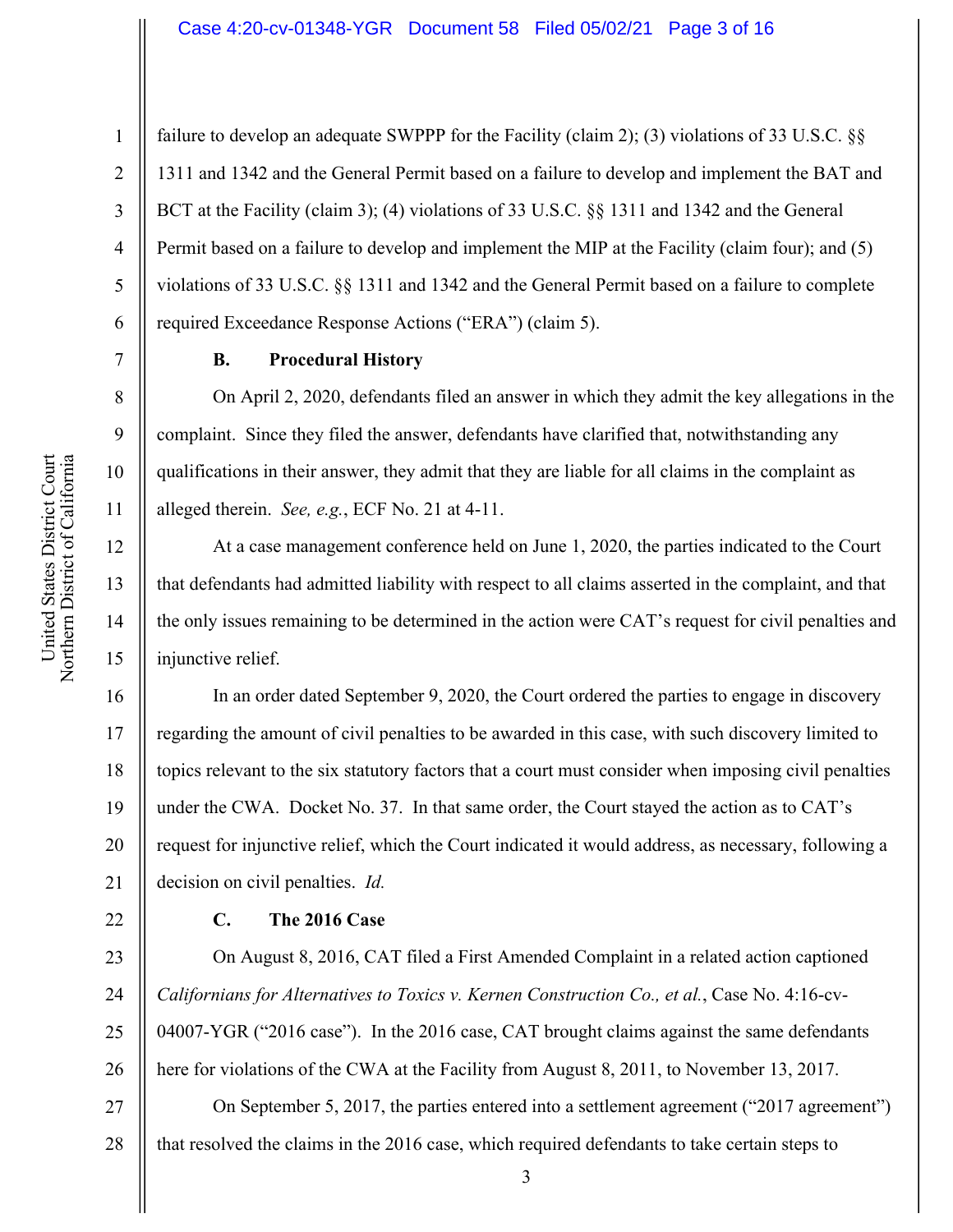2 3

4

5

6

7

8

1

prevent further CWA and General Permit violations. The only claims that were released pursuant to the 2017 agreement were those arising out of defendants' failure to "comply with the Clean Water Act or Proposition 65 at the Facility, up to the Court Approval Date." *See* Docket No. 18, Ex. 2 ¶ 16. The Court approved this agreement on November 13, 2017. The Agreement terminated pursuant to its own terms on February 1, 2020. *Id.* ¶ 19.

None of the violations of the CWA and the General Permit alleged in this action took place during the time period covered by the 2016 case and the 2017 agreement.

**II. LEGAL STANDARD**

9 10 11 12 13 14 15 16 17 18 19 20 21 The purpose of the CWA is "to restore and maintain the chemical, physical, and biological integrity of the Nation's waters." 33 U.S.C. § 1251(a). "Section 301(a) of the CWA prohibits the 'discharge of any pollutant' from any 'point source' into 'navigable waters' unless the discharge complies with certain other sections of the CWA." *Nat. Res. Def. Council, Inc. v. County of Los Angeles*, 725 F.3d 1194, 1198 (9th Cir. 2013) (citing 33 U.S.C. § 1311(a)). The National Pollution Discharge Elimination System ("NPDES"), 33 U.S.C. § 1342, functions as "[a] linchpin of the CWA's regulatory scheme," authorizing "certain discharges of pollutants only if in compliance with government-issued permits, and impos[ing] related monitoring and reporting requirements." *Ecological Rights Found. v. Pac. Lumber Co.*, 230 F.3d 1141, 1145 (9th Cir. 2000). An NPDES permit may take the form of a general permit, which "is issued for an entire class of hypothetical dischargers in a given geographical region and is issued pursuant to administrative rulemaking procedures." *Alaska Cmty. Action on Toxics v. Aurora Energy Servs.,* LLC, 765 F.3d 1169, 1171 (9th Cir. 2014) (citations omitted).

22 23 24 25 26 27 28 Industrial storm water discharges in California are subject to the General Permit. *See* State Water Resources Control Board Water Quality Order No. 91-13-DWQ, *as amended by* Water Quality Order No. 92-12-DWQ, Water Quality Order No. 97-03-DWQ, Water Quality Order No. 2014-0057-DWQ, and NPDES General Permit No. CAS000001. The General Permit: first, requires permittees to implement BMPs to reduce or prevent pollutants in storm water discharges; second, forbids discharges of storm water that cause or contribute to an exceedance of applicable Water Quality Standards in the applicable water quality or basin plan; third, requires permittees to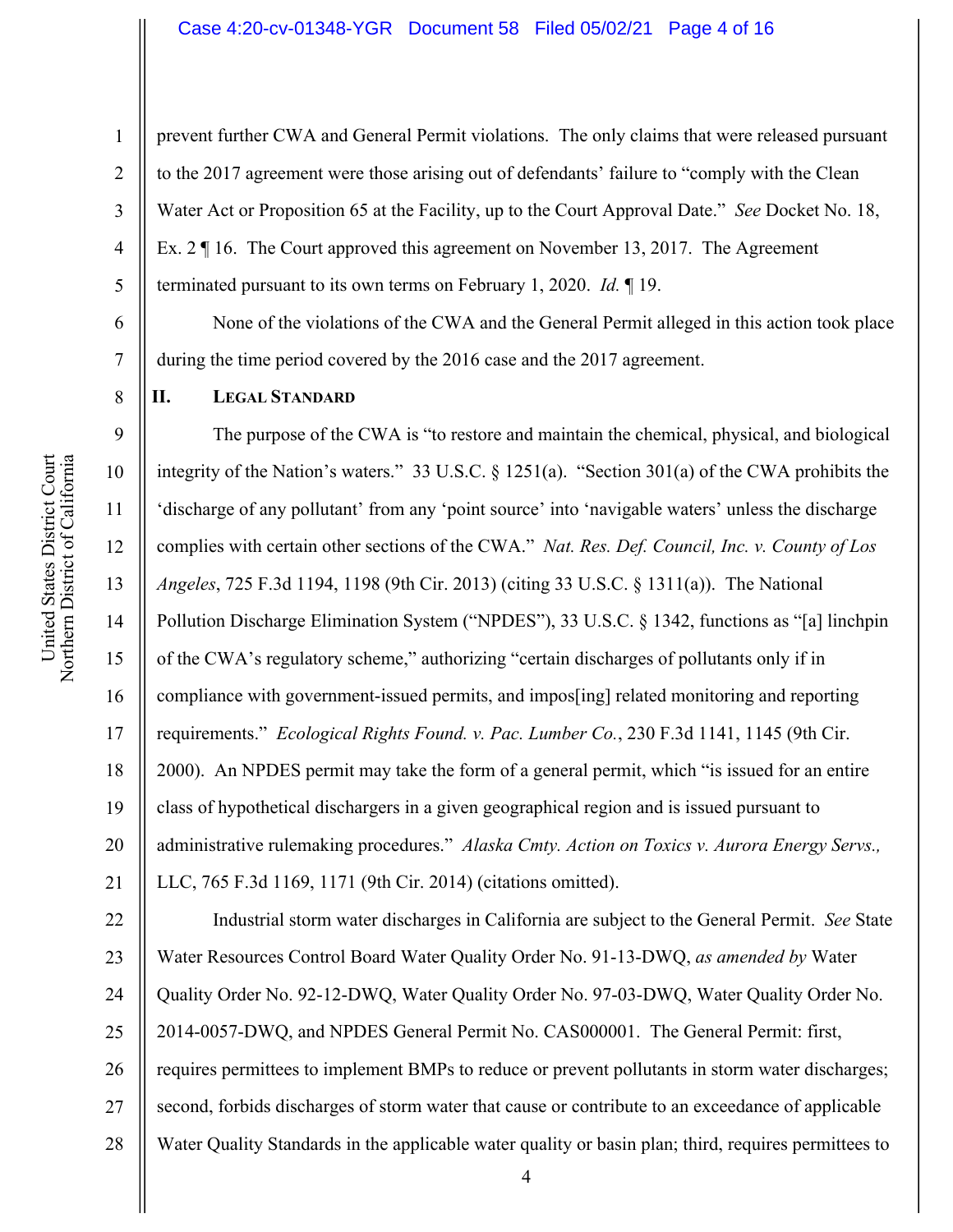develop and implement a SWPPP; and fourth, requires permittees to develop and implement a Monitoring and Reporting Program in compliance with Section B of the Permit, which includes filing annual reports with the Regional Water Quality Control Board. *See S.F. Baykeeper v. Levin Enterprises, Inc.*, 12 F. Supp. 3d 1208, 1212 (N.D. Cal. 2013).

"[A] permittee violates the CWA when it discharges pollutants in excess of the levels specified in the permit, or where the permittee otherwise violates the permit's terms." *Nat. Res. Def. Council, Inc. v. Cty. of Los Angeles*, 725 F.3d at 1204. Because "[t]he plain language of [33 U.S.C. § 1365] authorizes citizens to enforce all permit conditions," any violation of an NPDES permit can be remedied via citizen suit. *Nw. Envtl. Advocates v. City of Portland*, 56 F.3d 979, 986 (9th Cir. 1995).

**III. DISCUSSION**

As noted, defendants' liability as to each of the five claims asserted in the complaint is undisputed, as defendants have admitted the allegations in the complaint, thereby conceding that they have violated and continue to violate the CWA and the General Permit in the manner alleged in the complaint.

16 17 18 CAT requests civil penalties and injunctive relief as remedies. Defendants have not opposed CAT's request for injunctive relief, but they oppose CAT's request for civil penalties. The Court turns to each of these requests, in turn.

19

# **A. Civil Penalties**

20 21 22 23 24 "Any person who violates . . . any permit condition or limitation . . . shall be subject to a civil penalty not to exceed  $[$56,460]$ <sup>1</sup> per day for each violation." 33 U.S.C. § 1319(d). "If a district court finds a violation, then civil penalties under 33 U.S.C. § 1319(d) are mandatory." *Nat. Res. Def. Council v. Sw. Marine, Inc.*, 236 F.3d 985, 1001-02 (9th Cir. 2000) (quoting *Leslie Salt Co. v. United States*, 55 F.3d 1388, 1397 (9th Cir. 1995)). "A district court has discretion to

25 26

28

5

United States District Court<br>Northern District of California United States District Court Northern District of California

1

2

3

4

5

6

7

8

9

10

11

12

13

14

<sup>27</sup>  $<sup>1</sup>$  Any person who violates the CWA shall be subject to civil penalties not to exceed</sup> \$56,460 per day per violation occurring after November 2, 2015, where the penalties were assessed on or after December 23, 2020. See 40 C.F.R. § 19.4. The maximum statutory civil penalty per day, per violation under the CWA, as enacted, was \$25,000. *Id.*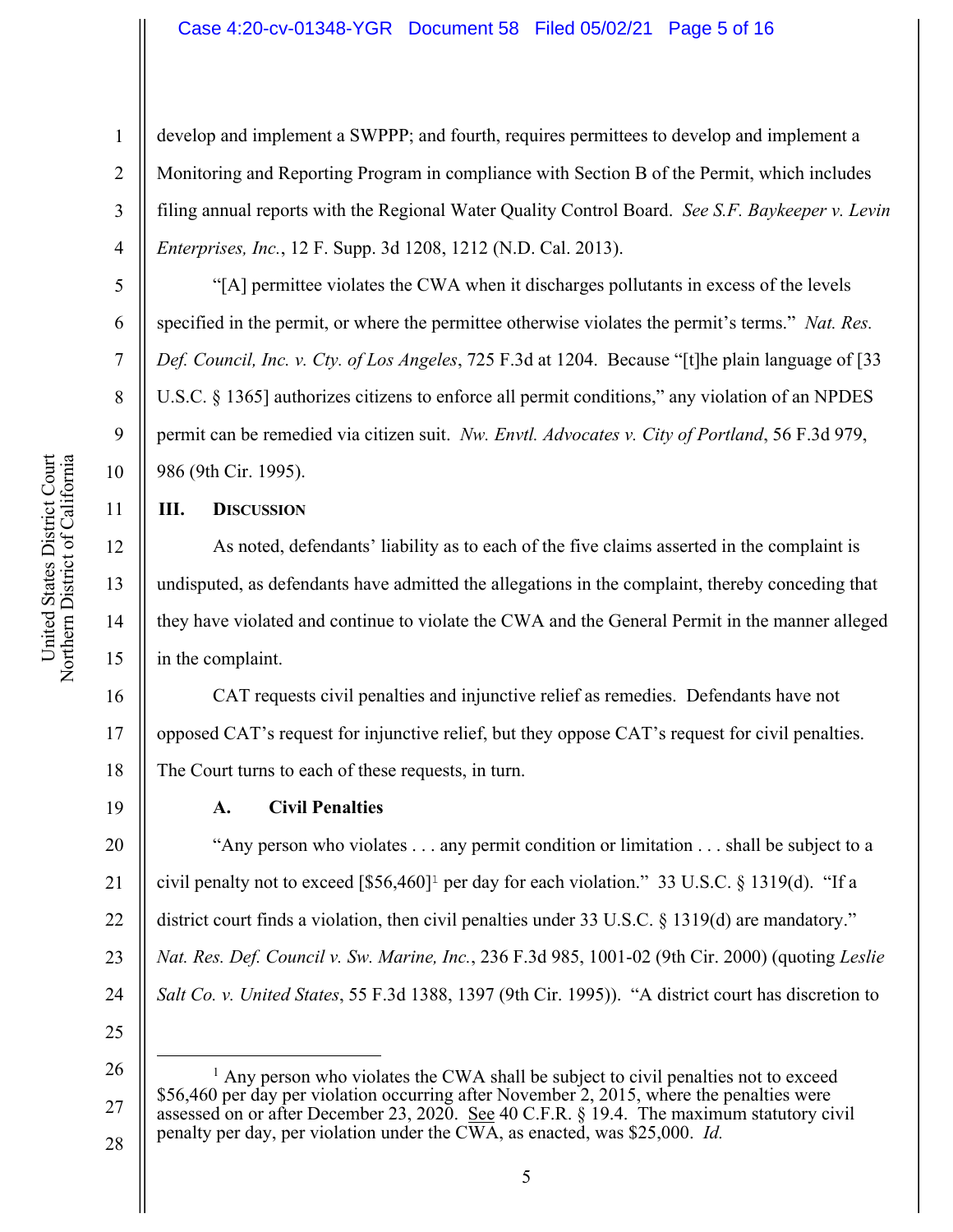set the amount of a penalty (up to the statutory maximum) and is instructed to consider the seriousness of the violation, any economic benefit that resulted from the violation, any history of violations by the party to be penalized, that party's good-faith efforts to comply with the applicable requirements, the economic effect of the penalty on the violator, and 'such other matters as justice may require.<sup>'"2</sup> *Id.* (quoting 33 U.S.C. § 1319(d)).

Here, CAT requests that the Court impose \$22,940,000 in civil penalties in total. CAT further requests that the Court require defendants to pay only 10% of that amount (\$2,940,000) immediately and that it suspend 90% of the remaining penalty amount pending defendants' demonstration of full compliance with the General Permit by no later than October 1, 2021. *See* Docket No. 55-3 at 10. CAT arrives at the maximum penalty they seek based on the following calculations:

| 12<br>13<br>14 | <b>Nature of violations</b><br>and corresponding<br>claim in the<br>complaint | Number of<br>undisputed<br>violations during the<br>relevant time<br>period <sup>3</sup> | <b>Penalty requested by</b><br><b>CAT</b> per violation | <b>Total penalty</b><br>requested by CAT |
|----------------|-------------------------------------------------------------------------------|------------------------------------------------------------------------------------------|---------------------------------------------------------|------------------------------------------|
|                | Discharge Violations<br>(claim 1)                                             | 11 <sup>4</sup>                                                                          | \$10,000                                                | \$110,000                                |

25 26 <sup>3</sup> The relevant period for the violations that the parties addressed in their briefs is from November 14, 2017, to December 3, 2020, which is the date on which the parties filed their latest briefs on penalties; this period includes 1,115 days. CAT alleges in the complaint, however, that the violations at issue are ongoing.

<sup>4</sup> CAT argues that these 11 violations correspond to 11 days on which defendants admitted to discharging storm water during the relevant time period, each of which counts as a violation.

1

2

3

4

5

6

7

8

9

10

11

16

17

18

27

28

<sup>19</sup> 20 21 22 23 24 <sup>2</sup> Courts employ a variety of methods for exercising their discretion in calculating a civil penalty under the CWA. *See, e.g.*, *Sierra Club v. Cedar Point Oil Co.*, 73 F.3d 546, 573-74 (5th Cir. 1996) (applying a top-down approach wherein the court calculates the maximum penalty allowed by the CWA and then adjusts downward based on the statutory penalty factors); *United States v. Smithfield Foods, Inc.*, 191 F.3d 516, 528-29 (4th Cir. 1999) (applying a bottom-up approach wherein the court begins by calculating the economic benefit of noncompliance and then adjusts upward based on the statutory penalty factors). A district court is not required, however, to employ any of these methods in determining the amount of a civil penalty. The district court has discretion to determine the appropriate amount of a penalty so long as it considers the six statutory factors listed above and does not exceed the maximum statutory penalty amount per violation.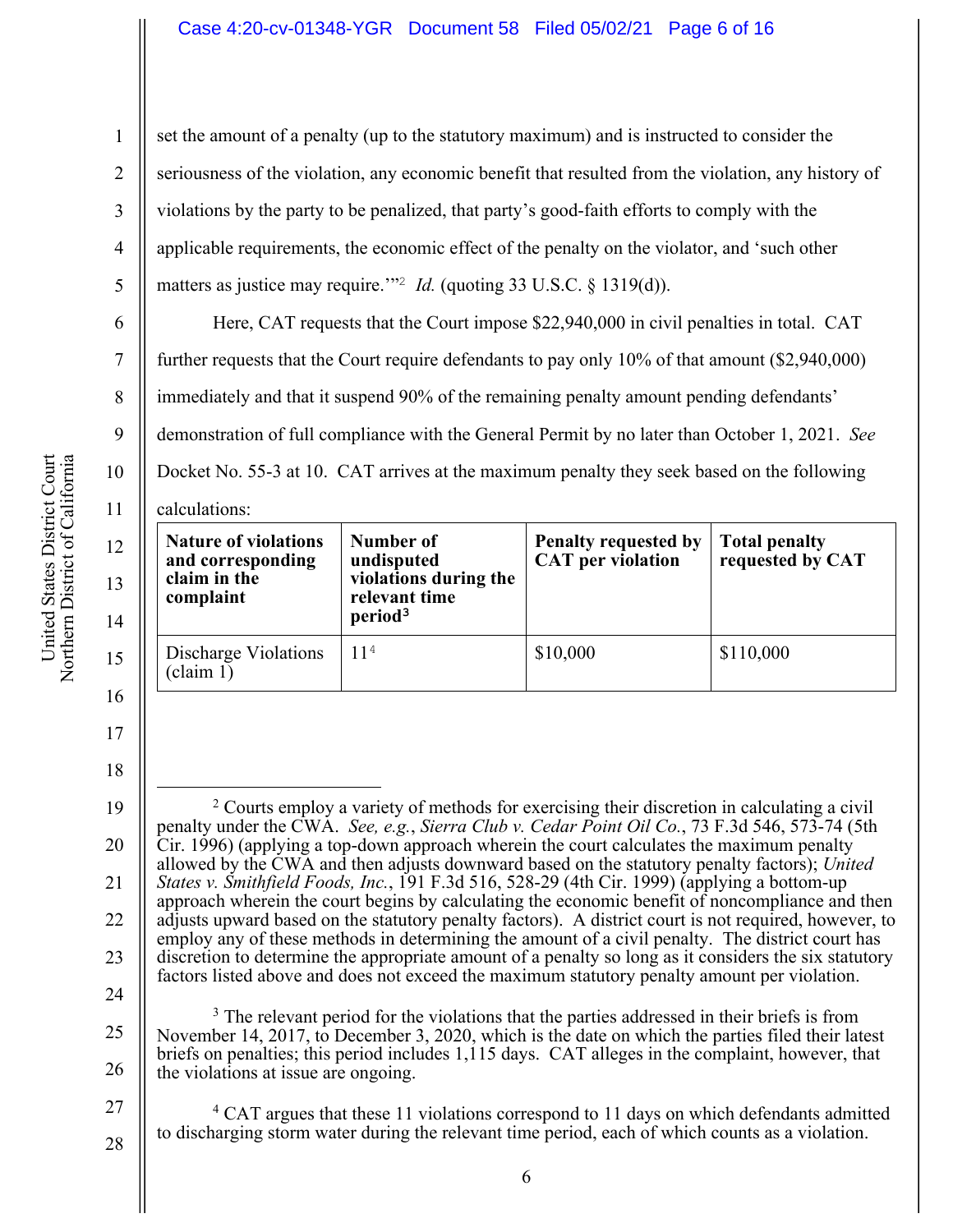## Case 4:20-cv-01348-YGR Document 58 Filed 05/02/21 Page 7 of 16

8

9

10

11

12

13

14

15

16

17

18

19

20

21

22

| 7<br>$\sim$         | <b>Total</b>                                             | 9,461              |         | \$22,940,000 |
|---------------------|----------------------------------------------------------|--------------------|---------|--------------|
| 6                   | <b>Reporting Violations</b><br>(claim 5)                 | 6,1058             | \$1,000 | \$6,105,000  |
| $\overline{4}$<br>5 | <b>MIP</b> Violations<br>claim 4)                        | 1,1157             | \$5,000 | \$5,575,000  |
| $\overline{2}$<br>3 | Violations of<br><b>Technology Standards</b><br>claim 3) | 1,1156             | \$5,000 | \$5,575,000  |
| $\mathbf{1}$        | <b>SWPPP Violations</b><br>claim 2)                      | 1,115 <sup>5</sup> | \$5,000 | \$5,575,000  |
|                     |                                                          |                    |         |              |

As noted, the number of violations in question, 9,461, is based on the allegations in the complaint, which defendants have admitted. Accordingly, the number of violations at issue is undisputed.

Without citing any authority in support, defendants argue that the Court should reduce the

number of undisputed violations from 9,461 to five violations total, one for each of the five claims

asserted in the complaint. <sup>9</sup> *See* Docket No. 30 at 4. Defendants further argue that the Court

 $5$  CAT argues that these 1,115 violations correspond to 1,115 days on which defendants operated the Facility without an adequate SWPPP, each of which counts as a separate violation.

 $6$  CAT argues that these 1,115 violations correspond to 1,115 days on which defendants failed to develop and implement BAT and BCT at the Facility, each of which counts as a separate violation.

<sup>7</sup> CAT argues that these 1,115 violations correspond to 1,115 days on which defendants failed to develop and implement an adequate MIP, each of which counts as a separate violation.

<sup>8</sup> CAT argues that these 6,105 violations correspond to defendants' failure to comply with seven key deadlines over the course of 1,115 days. See Docket No. 55-3 at 4 (describing each deadline missed and the number of days/violations relating to each).

23 24 25 26 27 28 <sup>9</sup> In a subsequent brief, defendants argue that the Court should find that the violations asserted in connection with claim 1 are "subsumed" by claims 2 through 5 because a "discharge into Hall Creek is only a violation due to violations in the Second through Fifth Causes of Action." *See* Docket No. 53 at 1. The Court is not persuaded by this argument, as defendants cite no authority that supports it. Discharges that are made in violation of the CWA and General Permit, such as those alleged with respect to claim 1, are actionable in and of themselves. Defendants have not shown that a claim for unlawful discharges can be consolidated with other claims under the CWA on the basis that the defendant, in addition to unlawfully discharging storm water, *also* allegedly violated the CWA and General Permit in other ways, such as by, for example, failing to implement plans or technologies to prevent future unlawful discharges.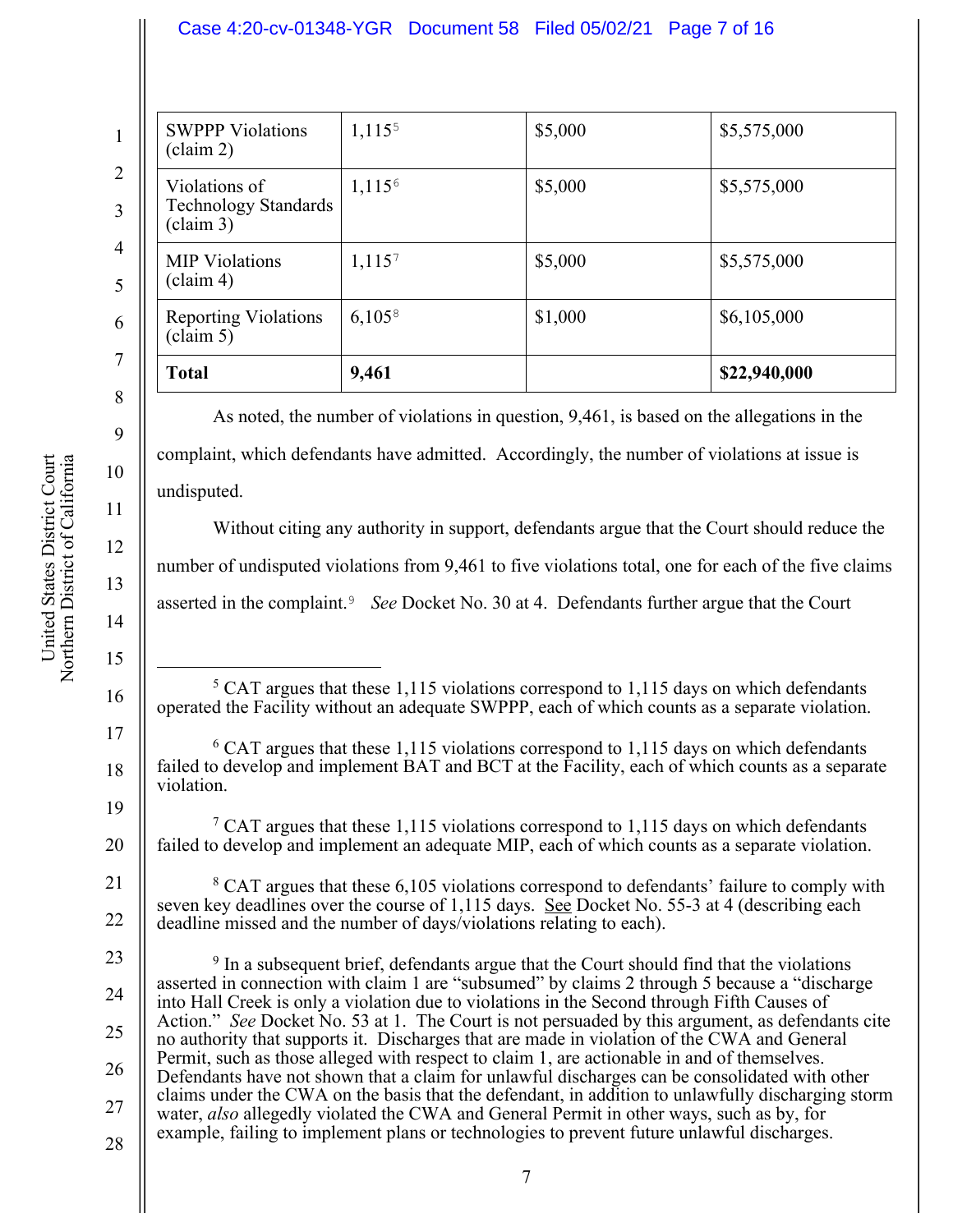should set the penalties for each of the five violations at \$3,000 per violation, for a total penalty of \$15,000.

Defendants have not shown that the Court has discretion to reduce the number of violations as they propose. The Court is required to impose penalties for each violation established. *See Nat. Res. Def. Council v. Sw. Marine, Inc.*, 236 F.3d at 1001-02 ("If a district court finds a violation, then civil penalties under 33 U.S.C. § 1319(d) are mandatory."). As noted, the violations established here total 9,461.

Further, a district court may not combine violations into a single violation for the purpose of reducing the civil penalties. The plain text of the CWA provides that any person who violates the Act "shall be subject to a civil penalty . . . per day *for each* violation." 33 U.S.C. § 1319(d). The Ninth Circuit has interpreted this provision, in light of "the statutory language," "prior judicial interpretations of the statute," and "the general policy goal of discouraging pollution," as requiring civil penalties for "*each* violation." *See Borden Ranch P'ship v. U.S. Army Corps of Engineers*, 261 F.3d 810, 817-18 (9th Cir. 2001), *aff'd*, 537 U.S. 99 (2002) (emphasis supplied). In *Borden Ranch*, the Ninth Circuit rejected the argument that a district court can consolidate multiple violations that occurred in a single day into a single daily violation, reasoning that such a rule would "encourage individuals to stack all their violations into one 'Pollution Day' in which 'innumerable offenses could occur,'" which would be inconsistent with the language, intent, and legislative history of the CWA. *Id.* at 817. Defendants' request to consolidate 9,461 violations into five violations is more extreme than the one the Ninth Circuit rejected in *Borden Ranch*. For that reason, the Court declines to adopt defendants' proposal.

22 23 24 After carefully considering the parties' submissions, and based on the factors and reasons discussed below, the Court finds that an appropriate civil penalty for the 9,461 undisputed violations here would total **\$2,087,750**<sup>10</sup> , broken down as follows:

25 26

28

27 <sup>10</sup> The maximum total penalty for 9,461 violations would be \$534,168,060. The Court finds, based on the factors and reasons discussed below, that reducing the penalty to \$2,087,750 would be appropriate.

1

2

3

4

5

6

7

8

9

10

11

12

13

14

15

16

17

18

19

20

21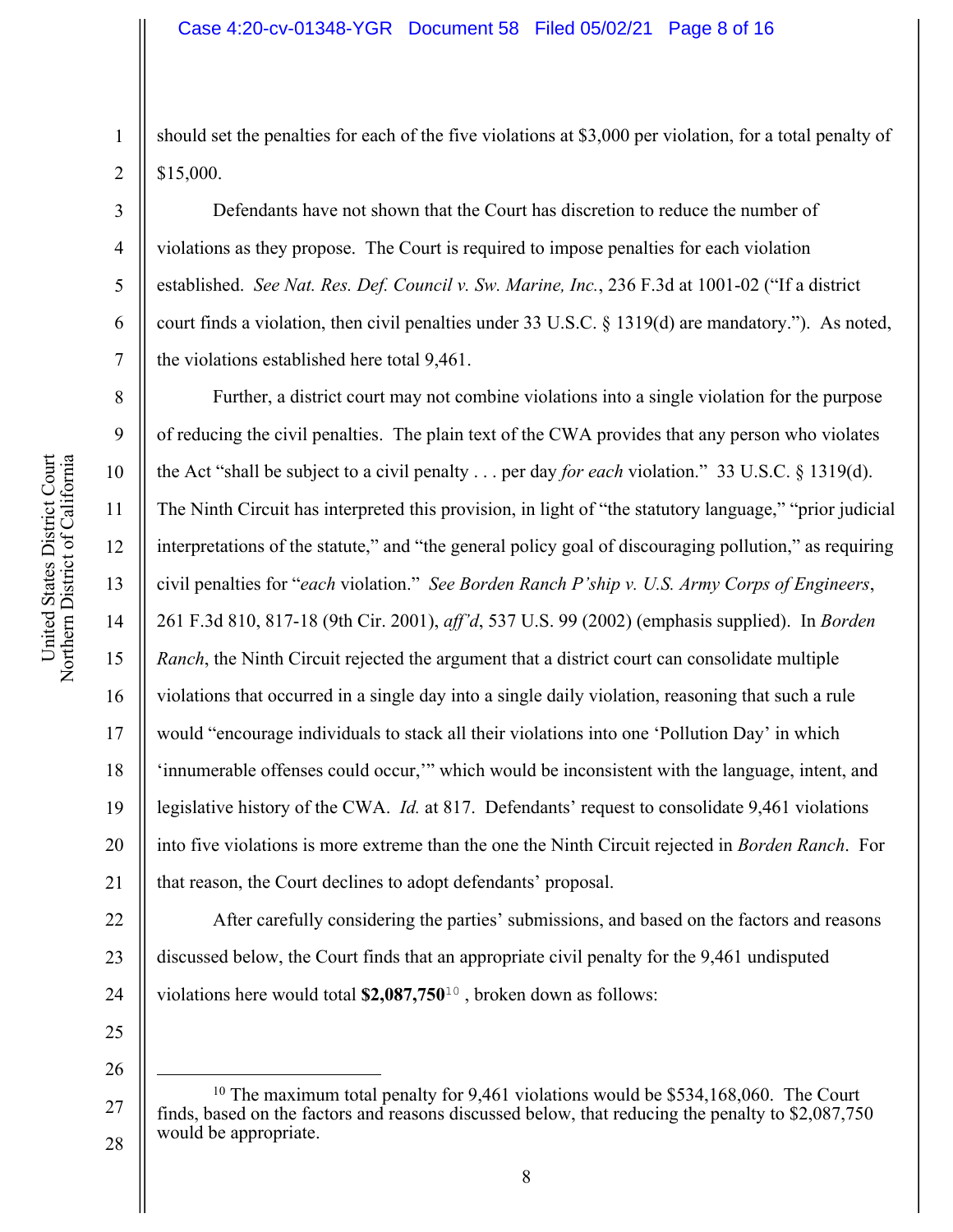## Case 4:20-cv-01348-YGR Document 58 Filed 05/02/21 Page 9 of 16

| <b>Nature of violations</b><br>and corresponding<br>claim in the<br>complaint | <b>Number of</b><br>undisputed<br>violations during the<br>relevant time<br>period <sup>11</sup> | <b>Per-violation penalty</b><br>imposed by the<br>Court | <b>Total penalty</b><br>imposed by the<br>Court |
|-------------------------------------------------------------------------------|--------------------------------------------------------------------------------------------------|---------------------------------------------------------|-------------------------------------------------|
| Discharge Violations<br>claim 1)                                              | 11                                                                                               | \$10,000                                                | \$110,000                                       |
| <b>SWPPP Violations</b><br>claim 2)                                           | 1,115                                                                                            | \$500                                                   | \$557,500                                       |
| Violations of<br><b>Technology Standards</b><br>claim 3)                      | 1,115 <sup>12</sup>                                                                              | \$500                                                   | \$557,500                                       |
| <b>MIP</b> Violations<br>claim 4)                                             | 1,115                                                                                            | \$500                                                   | \$557,500                                       |
| <b>Reporting Violations</b><br>claim 5)                                       | 6,105                                                                                            | \$50                                                    | \$305,250                                       |
| <b>Total</b>                                                                  | 9,461                                                                                            |                                                         | \$2,087,750                                     |

#### 13

#### **a. Seriousness of the Violations**

14 15 16 17 18 19 20 21 22 Only 11 out of the 9,461 undisputed violations are for actual discharges of storm water containing pollutants. The Court finds these violations to be serious, as CAT has shown that (1) the water sampling data shows discharges of at least four toxic pollutants (lead, copper, pentachlorophenol, and zinc) that are harmful to animal and human life; and (2) the degree to which the discharges exceed EPA standards is significant. *See* ECF No. 55-3 at 4-6. In light of the *potential* negative impact that the discharges at issue could have on the health and safety of the community and wildlife, and the fact that the record lacks any evidence of *actual* harm to human health or wildlife, the Court finds that a fine of \$10,000 would be appropriate for each undisputed discharge. *See Weber v. Trinity Meadows Raceway, Inc.*, No. 4:92-CV-267-Y, 1996 WL 477049,

- 23
- 24

25

26

<sup>&</sup>lt;sup>11</sup> The relevant period for the violations that the parties addressed in their briefs is from November 14, 2017, to December 3, 2020, which is the date of filing of the parties' latest briefs on penalties, which is a period of 1,115 days. That being said, CAT alleges, and defendants have admitted, that the violations are ongoing.

<sup>27</sup> 28  $12$  CAT argues that these 1,115 violations correspond to 1,115 days on which defendants failed to develop and implement BAT and BCT at the Facility, each of which counts as a separate violation.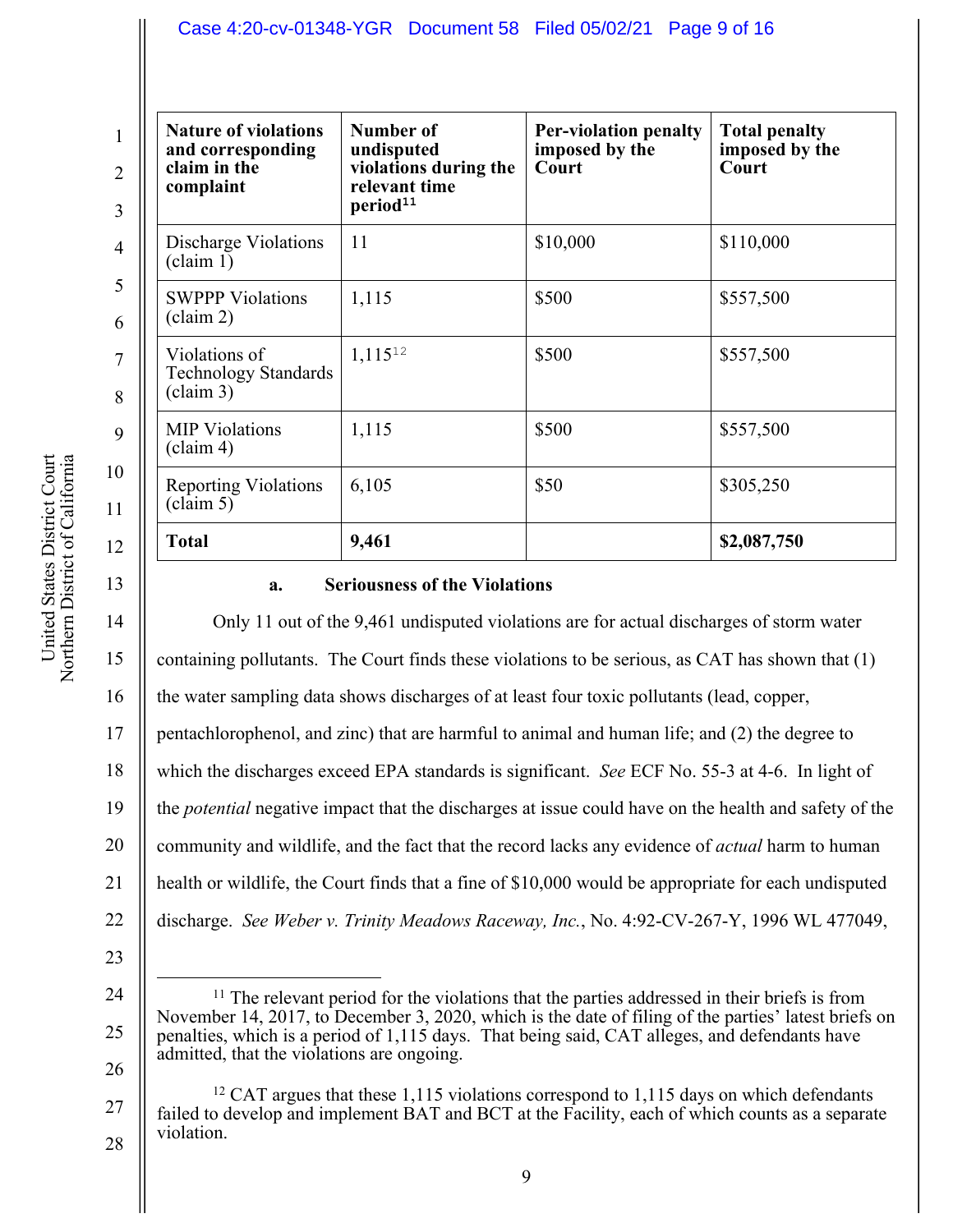at \*18 (N.D. Tex. June 20, 1996) (holding that a penalty of \$10,000 for each unlawful discharge was appropriate in the absence of evidence of actual harm to human health).

The remainder of the undisputed violations arise, not from actual unlawful discharges, but out of defendants' undisputed failure to implement plans, technologies, monitoring, and other preventative procedures and mechanisms required by the CWA and General Permit, and to comply with related reporting requirements. A violation of the CWA and General Permit accrues on each day that defendants fail to comply with these requirements. The Court finds that these violations, which *can* result in future unlawful discharges of pollutants, are less serious than *actual* discharges of pollutants, and it has lowered the penalty for each violation accordingly, to \$500 per violation based on claims 2 through 4 of the complaint, and to \$50 per violation based on claim five of the complaint. The Court finds that the total penalty amount for all undisputed violations relating to claims 2 through 5 appropriately reflects the seriousness of defendants' failure to comply with the CWA and General Permit's planning, technological, monitoring, and reporting requirements for 1,115 days, which is a significant period of time.

15 16 17 18 19 20 21 22 23 24 25 Defendants argue that the violations alleged in the complaint should not be deemed serious and the civil penalties should be reduced to a total of \$15,000 because any such violations occurred notwithstanding defendants' compliance with the BMPs and BATs set pursuant to the 2017 agreement in the 2016 action. Docket No. 30 at 4-5. Defendants further argue that the violations in this case are, therefore, the result of their compliance with the 2017 agreement and CAT's demands in the 2016 action. *Id.* The Court is not persuaded. The allegations in the complaint in this action, which defendants have admitted, provide that the violations at issue in this case arose out of defendants' failure to comply with the CWA and the General Permit. Defendants do not explain how or why they would be exempted from complying with the CWA or General Permit as a result of a settlement agreement. Further, CAT disputes that defendants fully complied with the 2017 agreement.

26 27 28 Defendants next argue that the penalties for claim 2, which arise out of their failure to implement an adequate SWPPP since at least November 2017, should be reduced significantly because their lack of an adequate SWPPP during the relevant time period is justified by an

1

2

3

4

5

6

7

8

9

10

11

12

13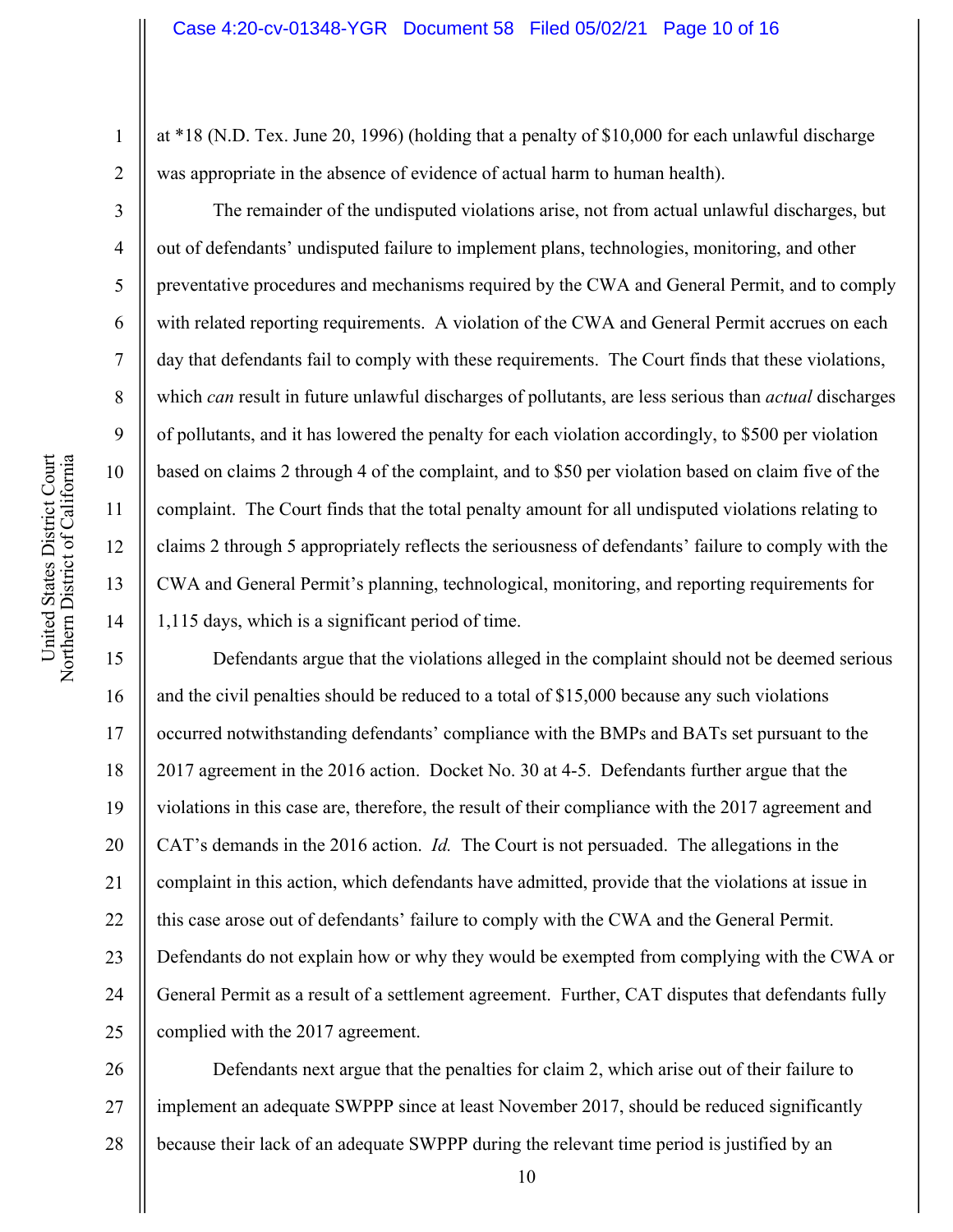United States District Court<br>Northern District of California United States District Court Northern District of California

1

2

3

4

5

6

7

8

9

10

11

12

13

14

15

16

17

18

extension they received from the Water Board for implementing one. Defendants represent that the Water Board allowed them to defer implementing a SWPPP until they installed "infiltration sites" as part of their efforts to become a "no discharge" facility. An email chain attached to CAT's brief, whose authenticity defendants do not dispute, casts doubt on this representation. That email shows that a member of the North Coast Regional Water Quality Control Board wrote to an employee of defendants on May 20, 2020, stating that, notwithstanding defendants' plans to install infiltrators, defendants are required to have an "updated" SWPPP "*at all times* in order to reflect the current condition of the facility." *See* Docket No. 55-3, Exhibit D (emphasis added). This email suggests that defendants' lack of an adequate SWPPP was not excused as a result of their efforts to become a "no discharge" facility. Accordingly, the Court is not persuaded that the penalties imposed should be reduced from the amounts that the Court has determined are appropriate, above.

# **b. Economic Benefit from Non-Compliance**

Courts quantify the economic benefit to a defendant from its failure to comply with the CWA "by comparing the present value of the costs of complying on time with the costs of complying late. If the costs of complying late are less than the costs of complying as required by law, the [defendant] has enjoyed a positive economic benefit*.*" *See Hawaii's Thousand Friends v. City & Cty. of Honolulu*, 821 F. Supp. 1368, 1387 (D. Haw. 1993).

19 20 21 Here, notwithstanding the fact that the Court provided the parties with an opportunity to conduct discovery as to this factor, neither side has offered evidence that can be used to calculate or even estimate the economic benefit flowing to defendants from their non-compliance.

22 23 24 25 26 27 CAT argues that defendants enjoyed a significant economic benefit from their noncompliance because financial documents produced by defendants show that their gross company revenue, company profits, and the personal net worth of defendants Scott Farley and Kurt Kernen have increased each year since 2017, and that over the last two years, defendants have spent millions of dollars of company profits on acquiring or upgrading vehicles and equipment. Docket No. 55-3 at 8-9. These figures, however, do not speak how much money defendants were able to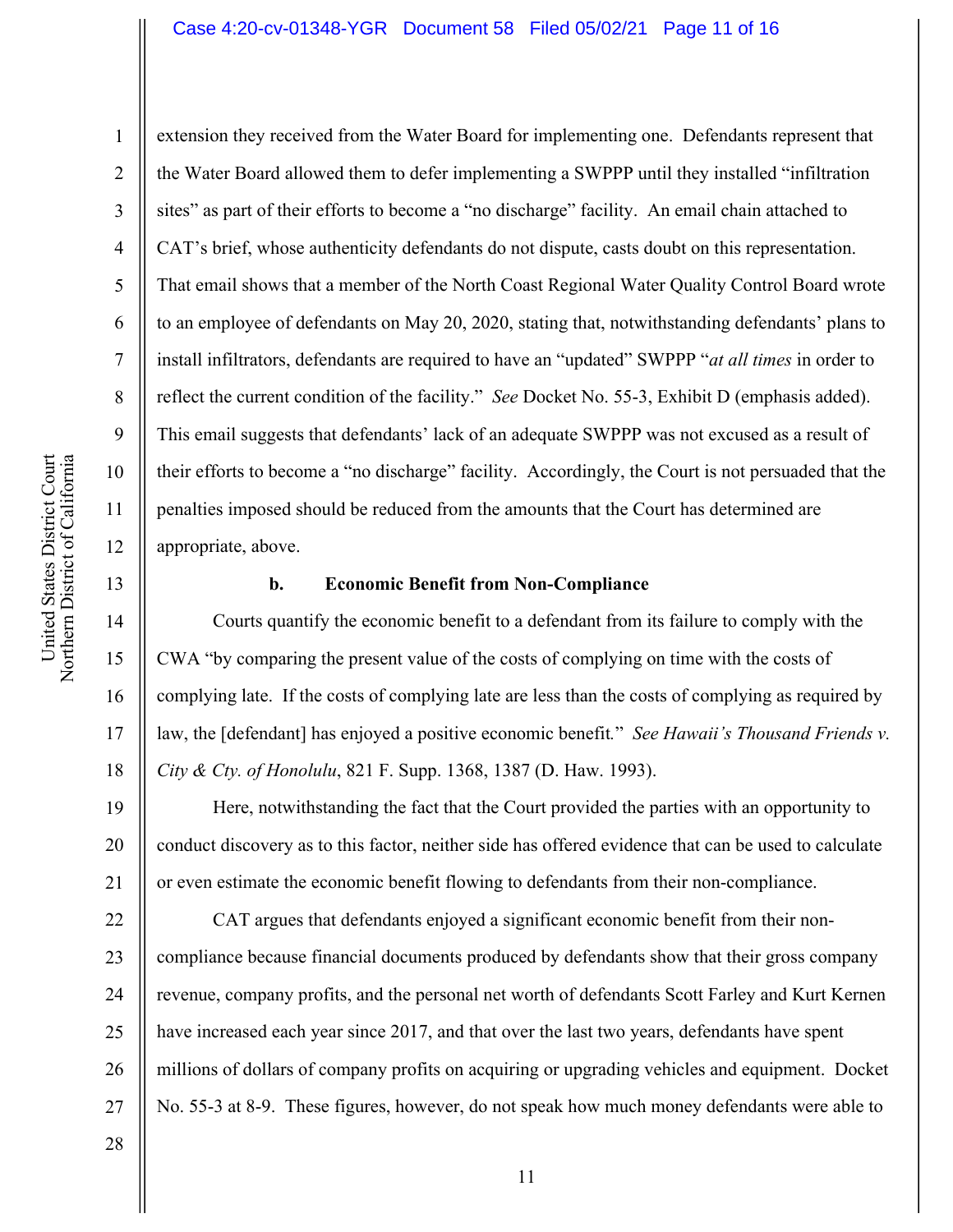save or gain by failing to comply with the CWA and the General Permit since the start of the relevant time period.

Defendants argue that they have received no economic benefit, because they have spent \$90,000 in mitigation fee fines, \$286,000 in expert and attorneys' fees, and \$20,000 in mitigation monitoring fees in connection with the 2017 agreement. Docket No. 53 at 6-7. These amounts also do not indicate the amount that defendants were able to save or gain by failing to comply with the CWA and General Permit since the start of the relevant time period.

Accordingly, the Court finds that it cannot estimate, based on the record now before it, the economic benefit, if any, that defendants enjoyed from their non-compliance.

10

1

2

3

4

5

6

7

8

9

11

12

13

14

15

16

17

18

## **c. History of Violations**

CAT argues that defendants have a long history of failing to comply with the General Permit and CWA; that the Facility has been subject to multiple enforcement actions by citizen groups, including CAT in the 2016 action; and that the Facility has received multiple notices of non-compliance from the North Coast Regional Water Quality Control Board.

Defendants respond that the only violations in their history are those to which they have admitted in this action, and that all other purported violations to which CAT points have not been established, including those that were resolved in the 2016 case pursuant to the 2017 agreement. Docket No. 30 at 7-8.

19 20 21 22 23 24 25 The Court finds that it cannot infer based on the 2016 case, in which no liability was ever established or admitted<sup>13</sup>, or based on warning letters that the Regional Board has sent to defendants, that defendants have a history of failing to comply with the CWA and the General Permit. The only *established* violations of the CWA and the General Permit by defendants of which the Court is aware based on the current record are those to which defendants have admitted in this action. The Court finds that the penalties that it imposes herein are consistent with that finding.

26

 $13$  The 2017 agreement states that defendants did not admit any liability by virtue of having entered into the settlement agreement. *See* Docket No. 18-2, Ex. 1 at 4.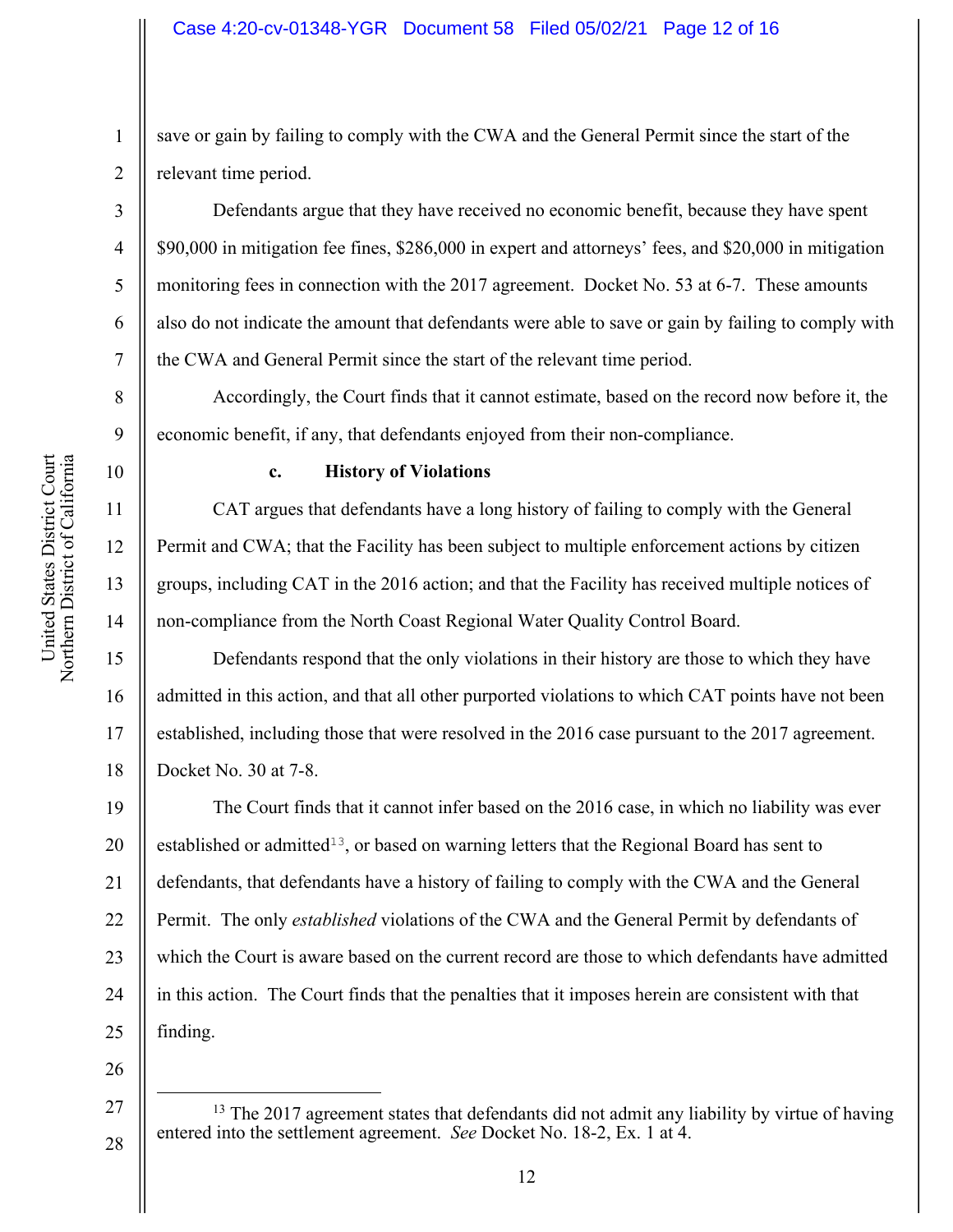2 3 4

5

6

7

8

9

10

11

12

1

### **d. Good-Faith Efforts to Comply with the Act**

CAT argues that defendants have not attempted to comply with the Act and General Permit in good faith because (1) they violated the terms of the 2017 agreement and refused to meet and confer to resolve such violations; (2) they stopped testing for certain pollutants despite being required to do so under the General Permit and the 2017 agreement; and (3) defendants falsely represented to the Court that they would become a "no discharge" operation in 2020.

The Court cannot find, based on the record now before it, that defendants have not tried to comply with the CWA and the General Permit in good faith on the basis that they violated the 2017 agreement in the 2016 action, or failed to meet and confer to resolve any disagreements as to their compliance with the same. The purported violations of the 2017 agreement were never raised to the Court in the 2016 action, and the Court lacks sufficient information at present to make any findings based on any such purported violations or efforts to resolve them.

13 14 15 16 17 18 19 20 21 22 23 24 25 26 The Court also cannot find that defendants have not tried to comply with the CWA and the General Permit in good faith based on the undisputed fact that they stopped testing for certain metals during the relevant time period. Defendants justify this interruption in their testing by noting that their "SIC code"<sup>14</sup> changed when they stopped accepting certain types of waste from their customers. Docket No. 53 at 2-3. Defendants represent that the change in their SIC code led them to believe that they were no longer required to test for the metals at issue. *Id.* The Court finds defendants' representation to be credible, because CAT attached to its brief correspondence between defendants' employee and the Regional Board, which shows that on May 23, 2020, the Regional Board informed defendants' employee that, typically, the new SIC code would be accompanied by an exemption from testing for certain metals, but that defendants needed to continue to test for the metals notwithstanding the new SIC code in light of defendants' prior exceedance of water quality standards. *See* Docket No. 55-3, Exhibit D. Defendants represent, and CAT has offered no evidence to dispute, that they resumed testing for these metals as soon as they learned that they were required to continue testing for them. Docket No. 53 at 2-3.

United States District Court<br>Northern District of California United States District Court Northern District of California

28

27

<sup>14</sup> SIC stands for Standard Industrial Classification Code.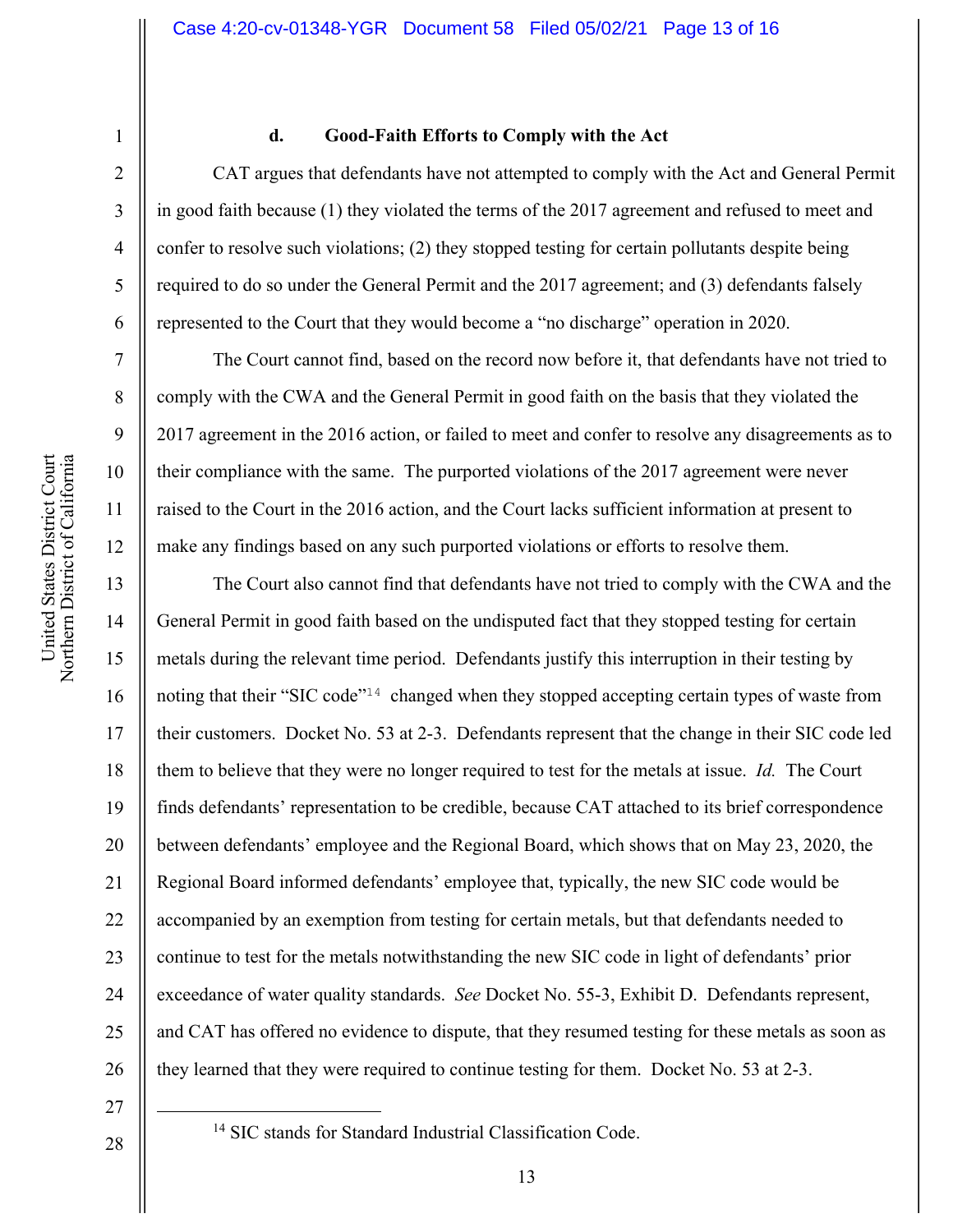#### Case 4:20-cv-01348-YGR Document 58 Filed 05/02/21 Page 14 of 16

Finally, the Court cannot find based on this record that defendants falsely represented to the Court that they would become a "no discharge" facility in 2020. CAT points to defendants' responses to requests for admission, dated October 29, 2020, in which defendants admit that they will *not* be claiming that the Facility is a "no discharge" facility pursuant to the "Notice of Non Applicability" ("NONA"). *See* Docket No. 55-3, Ex. A at 13. Obtaining NONA "no discharge" status from the State would exempt defendants from compliance with discharge-related provisions of the General Permit, because that status would indicate that no discharges from the Facility enter the waters of the United States. Defendants previously represented to the Court that they would become a "no discharge" facility in 2020, but they did not specify what that would actually entail, and they did not specify that it would involve obtaining NONA "no discharge" status. Based on this record, it is impossible to discern what defendants meant when they said that they were in the process of becoming a "no discharge" facility, or what they mean in their most recent brief when they say that they are in the process of becoming a "*de facto* no discharge facility." *See* Docket No. 53 at 5 (emphasis supplied). While the Court does not find that defendants have made any false representations with respect to their "no discharge" efforts, the Court finds that defendants have not been clear as to what they have achieved to date in terms of eliminating discharges from the Facility, or as to the extent to which their "no discharge" efforts impact the likelihood that unlawful discharges will emanate from the Facility in the future. The Court finds that the civil penalties it imposes herein are consistent with, and appropriate in light of, these findings.

# 20

1

2

3

4

5

6

7

8

9

10

11

12

13

14

15

16

17

18

19

## **e. Economic Impact of the Penalty**

21 22 23 24 25 26 27 28 Defendants request that the Court impose a minimal civil penalty because the economic impact of the total penalty that CAT requests would be significant, as defendant Kernen Construction Company is a small business with less than 70 employees and defendants Kurt Kernen and Scott Farley are directly and personally responsible for paying any penalties. Docket No. 30 at 8-9; Docket No. 53 at 7-8. Defendants also argue that they have already spent a significant amount of money on "compliance" with the General Permit (\$465,442.51) and on expenses "necessary to complete the process of establishing a de facto no discharge facility" (over \$400,000). *Id.*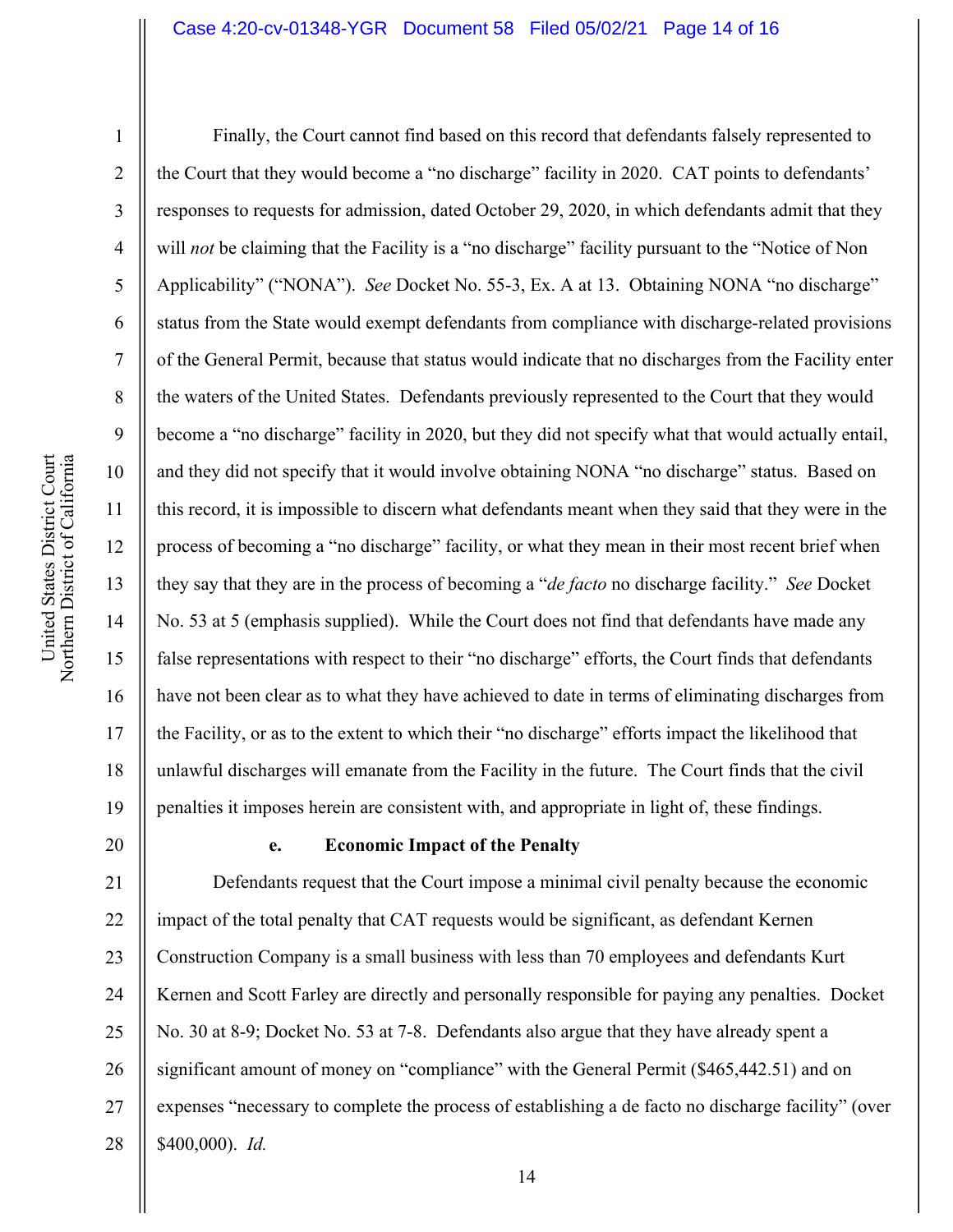United States District Court<br>Northern District of California United States District Court Northern District of California

The Court finds that the civil penalties it imposes herein are appropriate in light of the record now before it, which shows that higher civil penalties would result in a significant negative impact on defendants and would impair their ability to continue to operate the Facility. The civil penalties the Court imposes also take into account the significant amounts that defendants have spent to date on achieving compliance with the CWA and the General Permit.

### **f. Other Factors that Justice Requires**

Defendants urge the Court to take into account the fact that CAT delayed in bringing to their attention their purported violations of the 2017 agreement.

CAT responds that it had no obligation to inform defendants of their failure to comply with the 2017 agreement, and that defendants have an ongoing duty to comply with the CWA and the General Permit regardless of whether they receive notice by a third party of possible violations.

The Court finds that the record before it lacks sufficient information to allow it to draw any conclusions as to whether the violations of the CWA and the General Permit at issue have any meaningful connection to the 2017 agreement or any purported violations thereof. Accordingly, the Court declines to consider the 2017 agreement or any actions by the parties in connection therewith as a factor in determining the civil penalties to impose here.

17

1

2

3

4

5

6

7

8

9

10

11

12

13

14

15

16

#### **B. Injunctive Relief**

18 19 20 21 22 23 "[A] district court's equitable powers under the CWA are limited to enforcing standards, limitations, and orders that have been violated. . . . That enforcement authority does not allow equitable measures that are wholly unrelated to a violation of an existing standard, limitation, or order." *Nat. Res. Def. Council v. Sw. Marine, Inc*., 236 F.3d at 1000. "So long as the district court's equitable measures are reasonably calculated to 'remedy an established wrong,' they are not an abuse of discretion." *Id.* (quoting *Alaska Ctr.*, 20 F.3d at 986).

24 25 26 27 28 In a brief filed on July 1, 2020, CAT argues that, because defendants have admitted that they are unable to lawfully discharge storm water, the Court should enjoin them from discharging at all until they can bring the Facility into compliance, and that the Court should further order them to collect all storm water generated at the Facility and transport it for treatment and disposal at the nearby McKinleyville Wastewater Treatment Plant. Docket No. 30 at 3. CAT further